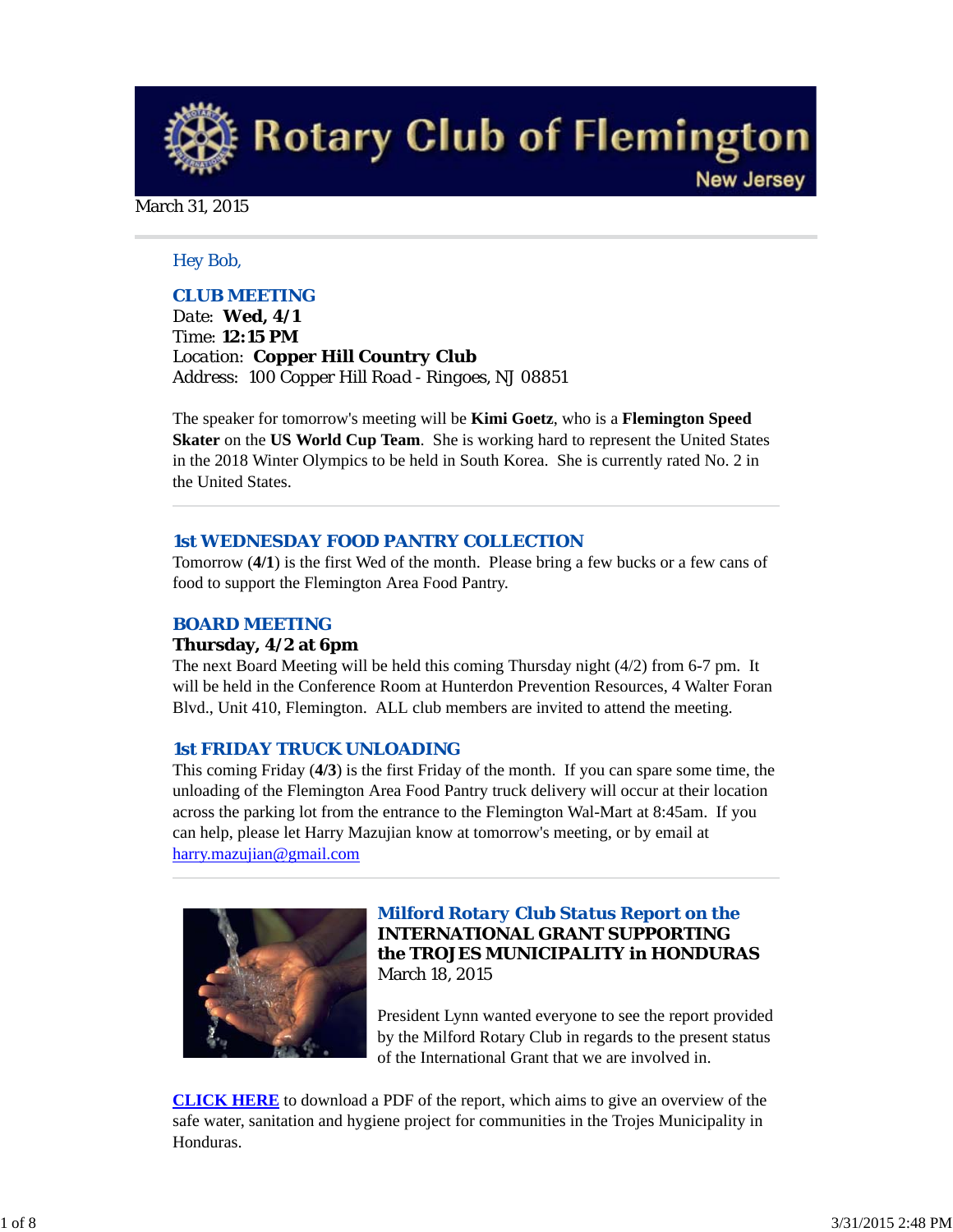# *PROPOSED NEW MEMBER* **Jennifer Campbell**

The Membership Committee, Board and club have approved **Jennifer Campbell** for potential membership in the Rotary Club of Flemington. Jennifer has been proposed by Lynn Hyman and has attended a few of our club meetings. She would have the proposed classification of "**General Practice**". Jennifer runs her own business (Law Office of Jennifer M. Campbell) in Frenchtown, NJ. She also lives in Frenchtown, NJ. Lynn noted that Jennifer's interest in Rotary was generated by her brother, Mike Morro, who has been a member of the Rotary Club of Brielle/Spring Lake for the last 10 years. Mike is a Past Club President, former District Staff Member, and Paul Harris Fellow and encouraged Jennifer to join Rotary.

Jennifer is now eligible for membership and will have her Orientation meeting scheduled.



## *Flemington Rotary Donations Project HEALING GARDEN at the Hunterdon Medical Center* Supporting an Eagle Scout Project

The Donations Committee and Board have approved a \$1,250 donation to support a local project to create a **Healing Garden** at the **Hunterdon Medical Center**. The project was started by Robert Vanacore, who is a Boy Scout with Troop 194 here in Flemington. The Healing Garden project was created by Mr. Vanacore to help him earn the honorable rank of Eagle Scout. All of the labor

would be donated to construct the garden, but the material costs were estimated to be roughly \$1,740. Flemington Rotary's donation of \$1,250 brings Robert up to his full financial goal to fund the project.

Members of Flemington Rotary are also be invited to assist with the construction of the garden as a hands-on project.

**CLICK HERE** to learn more about the project, including photos of where the Healing Garden would be located near the Hunterdon Medical Center's entrance to the Cancer Ward. If you have any other questions, please contact Donations Committee Chair, Terry Ownes.



As you know, the Rotary Club of Flemington is a member of the H.C. Chamber of Commerce. This enables all Rotarians the ability to attend a Chamber function as a "member". If someone asks you what your business is, you would explain that you are a member representing the Rotary Club of Flemington. **Click Here** to visit the Chamber website for a listing of upcoming events.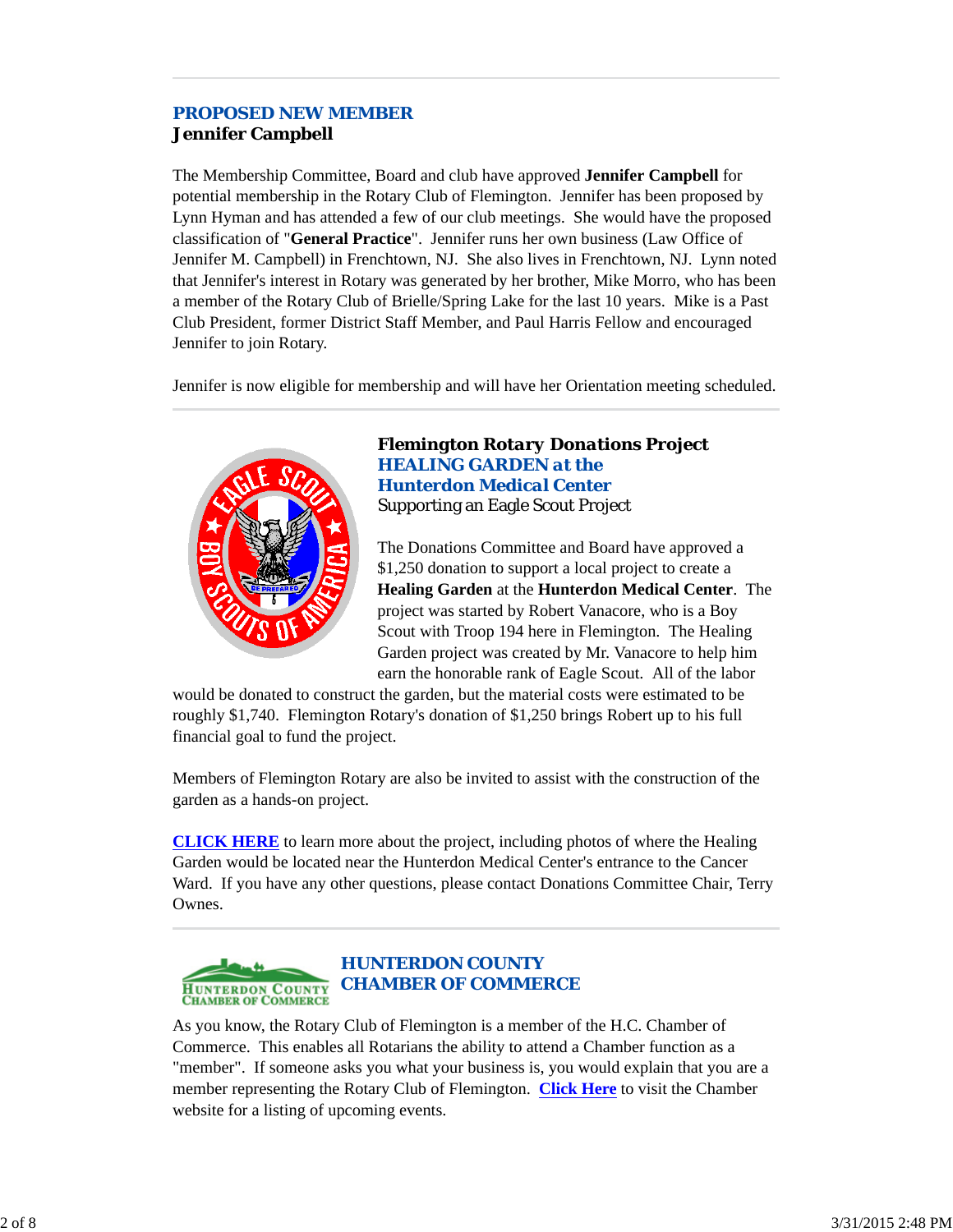## *Hunterdon Chamber Internet Radio "THE ROTARY HOUR"* **Mondays from 11am to 12noon**

PDG Megan Jones-Holt is the host of "The Rotary Hour" on the Hunterdon Chamber Internet Radio station and is looking for guests to have on the show. If you are intersted, please get in touch with Megan at (908)894-4590 or **mjonesholt@gmail.com**. **Click Here** to listen to the Hunterdon Chamber Internet Radio station from your PC, smart phone, mobile device, etc.



## *FLEMINGTON BUSINESS IMPROVEMENT DISTRICT* www.downtownflemington.com

If you would like to learn more about events and activities going on around Flemington, please **CLICK HERE** to visit the Flemington Business Improvement District (BID) website.

## *ROTARY DISTRICT 7510 NEWS*

**Click Here** to read the current news from our Rotary District 7510.

## *SPEAKERS & PROGRAMS BEING SOUGHT*

We are always seeking new or creative ideas for upcoming meeting programs and speakers. If you have any leads, please pass them onto Mick Schaible. **Click here** to generate an email directly to Mick.

## *UPCOMING DATES TO NOTE*

## **Summary of Upcoming Club Meeting Programs**:

Wed, 4/01: Kimi Goetz - Flemington Speed Skater on the US World Cup Team Wed, 4/08: Chris Steffner - To Present HCRHS Student Council Members Wed, 4/15: Club Assembly Wed, 4/22: Rachel Rando, Family Risk Assessment HMC - Genetic Risk Assessment Wed, 4/29: Mary Ann Rivell, NJ Lottery - Where The Money Goes Wed, 5/06: TBA

Wed, 5/13: TBA Wed, 5/20: Sue Lang Sopanoro, Dietician at ShopRite Wed, 5/27: TBA

**Next RCOF Board Meeting:** Thursday, 4/2/2015 at 6pm (usually the 1<sup>st</sup> Thursday). Next Membership Meeting: Wed, 4/8/2015 at 1:30 PM (usually the 2<sup>nd</sup> Wed).

**Upcoming RCOF Club Events, Fundraisers, Fellowship Events, Etc**.: Sat, 6/6: **Pedals for Progress** Bicycle, Sewing Machine & Sports Gear Collection

## **Rotary District 7510 Events & Functions:**

Sat, April 11: **Rotary Leadership Institute** (Seton Hall University, West Orange, NJ) Fri-Sun, May 1-3: **2015 Rotary District Conference** (Harrah's Atlantic City Resort & Casino, 777 Harrah's Boulevard, Atlantic City, NJ)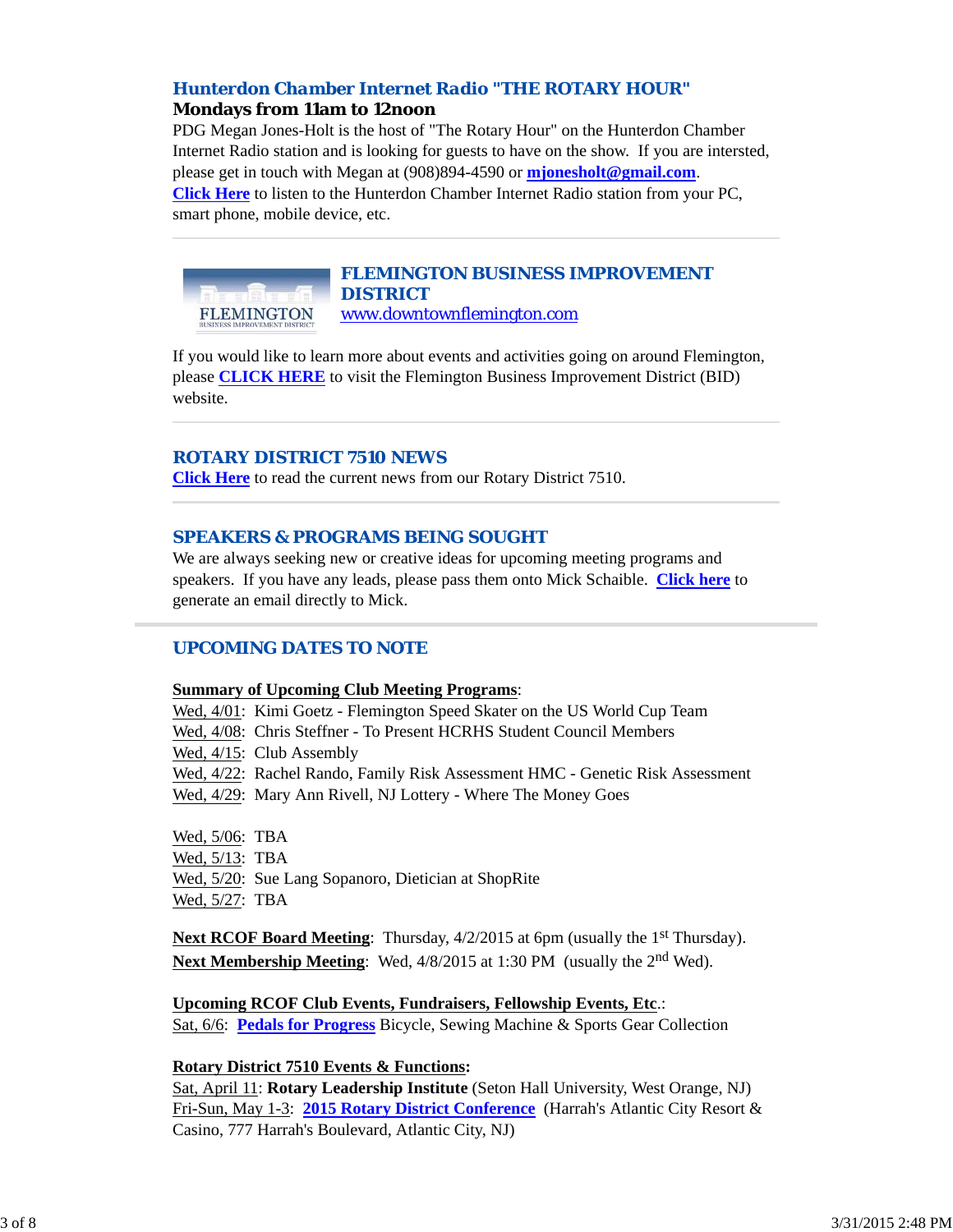Wed, May 27: **Rotary District Assembly** at 2:30pm (Bridgewater Marriott Hotel, 700 Commons Way, Bridgewater, NJ) Sat-Tues, June 6-9: **Rotary International Convention** in Sao Paulo, Brazil Thurs, 6/25: **District Changing of the Guard Dinner** (Primavera Regency, 1080 Valley Road, Stirling, NJ)

### *COMMITTEE LIST:*

**Click Here** to download the listing of all current Club Committee's and its members.

### *"MEMBERS ONLY" WEBSITE:*

### **Click Here for the Members Only section of the website to find:**

1) The "Membership Proposal Form" to propose a new member.

- 2) New Member Information.
- 3) An Online Copy of the Club Membership Directory.
- 4) A Link to All Photos Albums of the Club.

## *ROTARY WEBSITE LINKS:*

Rotary International: **www.Rotary.org** Rotary District 7510: **www.RotaryNJ.org**

#### *NEARBY ROTARY CLUB MEETINGS:*

As A Rotarian, you are Welcome to attend a Rotary Club meeting anywhere in the world. Click here for the Rotary Club Locator App. Or see below for some local meetings:

#### Mondays

**Lambertville/New Hope** (6:30 pm) - Lambertville Station Restaurant; 11 Bridge Street, Lambertville NJ 08530

**Piscataway** (12:15 pm) - Radisson Hotel; 21 Kingsbridge Road, Piscataway, NJ 08854

#### Tuesdays

**Whitehouse** (12:15 pm) - Max's 22; 456 Route 22 West, Whitehouse Station, NJ 08889 **Princeton** (12:15 pm) - The Nassau Club; 6 Mercer Street, Princeton, NJ 08540 **Bridgewater-Bound Brook** (12:15 pm) - Arbor Glenn; 100 Monroe St, Bridgewater 08807

#### Wednesdays

**Branchburg Township** (7:30 am): Stoney Brook Grille; 1285 Route 28, North Branch, NJ 08876

**Flemington** (12:15pm): Copper Hill Country Club; 100 Copper Hill Road, Ringoes, NJ 08851

**Hillsborough Township** (6:15 pm): Pheasant's Landing; 311 Amwell Road (Rt. 514), Hillsborough, NJ 08844

#### Thursdays

**Clinton Sunrise** (7:30 am): Clinton Fire Department; New Street, Clinton, NJ 08809 **Somerville/Bridgewater** (12:15 pm): Bridgewater Manor; 1251 US Highway 202/206, Bridgewater, NJ 08807

**Trenton** (12:15 pm): Freddie's Tavern; 12 Railroad Avenue, West Trenton, NJ 08628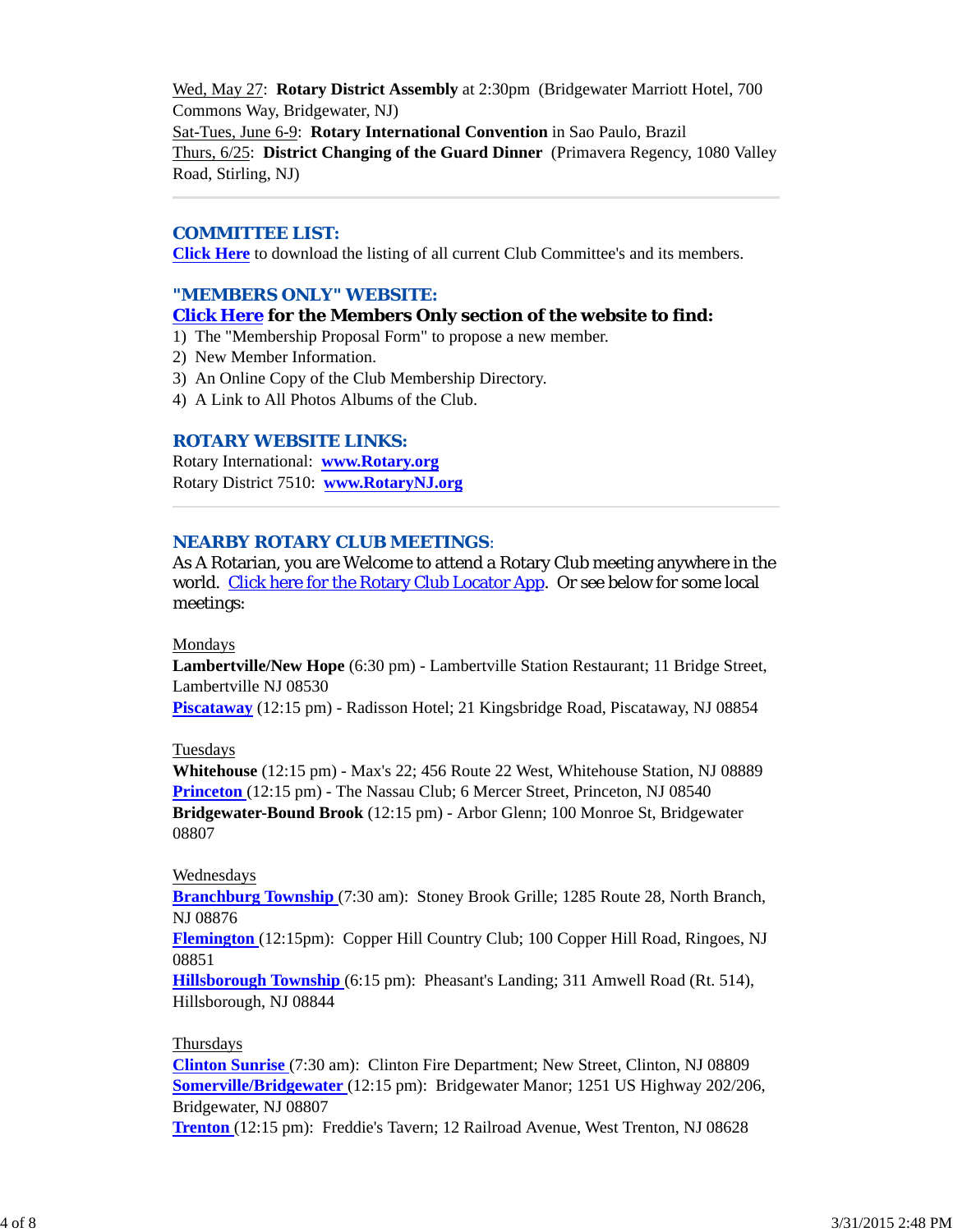Fridays **North Hunterdon** (12:15 pm): Beaver Brook County Club; 25 County Club Drive, Annandale, NJ 08801 **Princeton Corridor** (12:15pm): Hyatt Regency; 102 Carnegie Center, Rt. 1 North, Princeton, NJ 08540

eClub

**Rotary eClub of Hunterdon Horizon**: View website for meetings or online makeups.

# RI President's Call for Action in **2014-2015**: **"Light Up Rotary" Rotary Club of Flemington - Our 91st Year**

Founded October 3, 1923 \* Charter #1529 \* District 7510

| <b>Lynn Hyman</b>                         |  |
|-------------------------------------------|--|
| <b>Mick Schaible</b>                      |  |
| <b>Michele Kavanagh</b>                   |  |
| <b>Bob Newland</b>                        |  |
| D.J. Wright                               |  |
| Ira Liebross (immediate past president)   |  |
| <b>Ken Skowronek</b>                      |  |
| <b>Joe Ziegler</b>                        |  |
| <b>Karen Widico</b>                       |  |
| Gary C.K. Huang (Taiwan)                  |  |
| Melvin I. Kevoe "Mel" (Springfield, NJ)   |  |
| Hal Daume (Berkeley Heights, NJ)          |  |
| <b>Charles Minton</b> (Union, NJ)         |  |
| <b>Megan Jones-Holt</b> (Clinton Sunrise) |  |
|                                           |  |

Club Meetings: **Wednesday, 12:15 pm, Copper Hill Country Club** 100 Copper Hill Road, Ringoes 08551



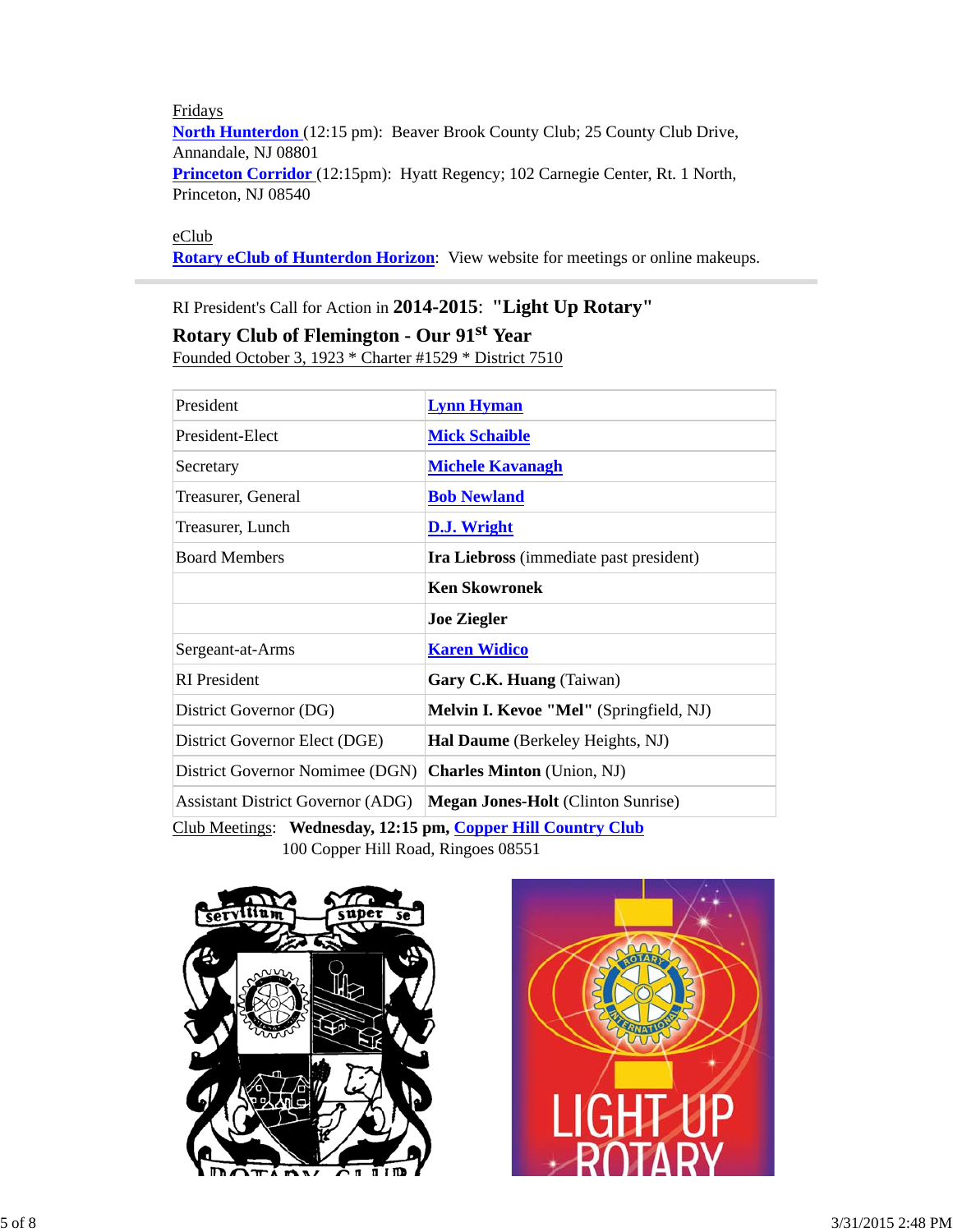



*MISSION STATEMENT*: The mission of Rotary International is to assist and guide Rotarians and Rotary clubs to accomplish the Object of Rotary to ensure Rotary's continuing relevance and to help build a better world, emphasizing service activities by individuals and groups that enhance the quality of life and human dignity, encouraging high ethical standards, and creating greater understanding among all people to advance the search for peace in the world.

**THE OBJECT OF ROTARY:** The object of Rotary is to encourage and foster the ideal of service as a basis of worthy enterprise and, in particular, to encourage and foster:

**1st**: The development of acquaintance as an opportunity for service;

**2nd**: High ethical standards in business and professions, the recognition of the worthiness of all useful occupations, and the dignifying of each Rotarian's occupation as an opportunity to serve society;

**3rd**: The application of the ideal of service in each Rotarian's personal, business and community life;

**4th**: The advancement of international understanding, goodwill, and peace through a world fellowship of business and professional persons united in the ideal of service.

**THE 4-WAY TEST:** "Of the things we think, say or do:

**1st**: Is it the Truth?

- 2<sup>nd</sup>: Is it Fair to all concerned?
- **3rd**: Will it build goodwill and better friendships?
- **4th**: Will it be beneficial to all concerned?"

## *ROTARY's AVENUE'S OF SERVICE*:

**1)** Through **Club Service**, we have fun, build lasting friendships, and make sure that our club runs well.

**2)** Through **Vocational Service**, we volunteer our professional skills to serve others and promote integrity in everything we do.

**3)** Through **Community Service**, we address local needs and work with our community to bring lasting improvements.

**4)** Through **International Service**, we meet humanitarian needs around the globe and promote world understanding and peace.

**5)** Through **Youth Service**, we work with young people to help them become the next generation of leaders, visionaries, and peacemakers.

## **2014-2015 CLUB MEMBER ROSTER Rotary Club of Flemington, NJ** Current Number of Members: 46

| Rotarian                  | <b>Member Since</b> | <b>Classification</b> |
|---------------------------|---------------------|-----------------------|
| Black, Bruce B.           | 2007                | Health and Fitness    |
| Bohler, Herbert C. (Herb) | 1977                | Specialty Advertising |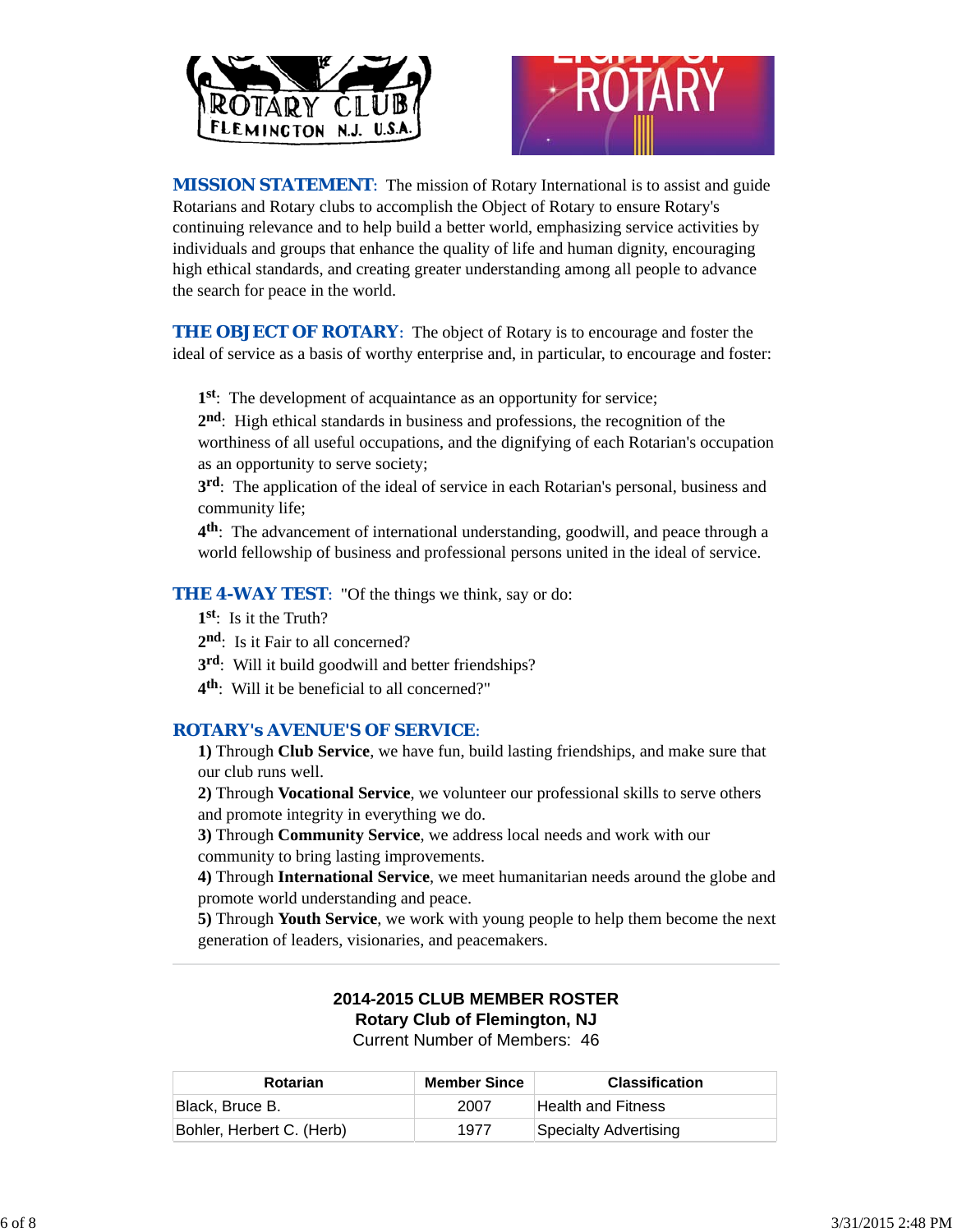| Chittenden, Robert L. (Bob)       | 2003 | M.E.F.P. Consulting Engineering |
|-----------------------------------|------|---------------------------------|
| Clark, Arthur L. (Sandy)          | 1987 | Printing                        |
| Davidson, James G. (Jim)          | 2002 | <b>Rubber Products</b>          |
| Erskine, John                     | 2014 | Youth Development               |
| Ferrari, Frederick J. (Fred)      | 1964 | Orthodontia                     |
| Fisher, Charles H. (Charlie)      | 1961 | <b>Funeral Services</b>         |
| Fisher, Thomas H. (Tom)           | 2012 | Property & Casualty Insurance   |
| <b>Harkness, David W. (Dave)</b>  | 2015 | <b>Hospital Affairs</b>         |
| Harrison, Jeffrey (Jeff)          | 1996 | Psychotherapy                   |
| Hennessy, Jr., Richard (Rich)     | 2010 | <b>Financial Advisor</b>        |
| Hyman, Lynn                       | 2010 | <b>Retail Banking</b>           |
| Kamnitsis, Christopher P. (Chris) | 2001 | <b>Financial Planning</b>       |
| Kavanagh, Michele                 | 2013 | <b>Community Banking</b>        |
| <b>King, Linda</b>                | 2015 | <b>Non-Profit</b>               |
| Liebross, Ira                     | 1997 | <b>Family Medicine</b>          |
| Loew, Darren                      | 2002 | Orthodontics                    |
| Martin, Teresa (Terry)            | 1993 | Solid Waste/Recycling           |
| Mazujian, Harry                   | 2004 | Clergy                          |
| McWilliams, Nancy                 | 1992 | Psychotherapy                   |
| Metz, Kim                         | 2007 | <b>Technical Education</b>      |
| Muller, George D.                 | 1964 | <b>Cut Glass Manufacturing</b>  |
| Nastasi, William (Bill)           | 1996 | <b>General Contracting</b>      |
| Newland, Robert D. (Bob)          | 1998 | Insurance                       |
| Ownes, Terry M.                   | 1987 | <b>Floor Covering</b>           |
| Phelan, Christopher J. (Chris)    | 2009 | <b>Chamber Of Commerce</b>      |
| Randolph, R. Wayne                | 1982 | Veterinary Medicine             |
| Reinbacher, Otto A.               | 1997 | Clergy                          |
| Rogow, Stephen S. (Steve)         | 1973 | Orthodontics                    |
| Schaible, R. Michael (Mick)       | 1998 | <b>Appraisal Services</b>       |
| Skowronek, Kenneth J. (Ken)       | 1994 | <b>Family Law</b>               |
| Sollner, Richard F. (Dick)        | 1962 | Air Transportation              |
| Steffner, Christina (Chris)       | 2014 | Education                       |
| Stothoff, Richard H. (Dick)       | 1966 | Sanitary Engineering            |
| Stout, Deborah (Debbie)           | 2013 | <b>Retail Banking</b>           |
| Thatcher, Thomas P. (Tom)         | 2006 | <b>Professional Planning</b>    |
| Weinstein, Theodore H. (Ted)      | 1994 | <b>Pulmonary Medicine</b>       |
| Widico, Karen A.                  | 1997 | <b>Public Health Services</b>   |
| Williams, Gwen                    | 1991 | Purchasing/Manufacturing        |
| Wise, Robert (Bob)                | 1992 | <b>Hospital Administration</b>  |
| Woske, Harry                      | 1977 | Cardiology                      |
| Wright, Daniel J. (D.J.)          | 2003 | <b>Funeral Services</b>         |
| Zanetti, Edward G. (Ed)           | 1971 | Plumbing & Heating              |
| Ziegler, Joseph E. (Joe)          | 1988 | <b>Investment Advisor</b>       |
| Zullo, John J. (Johnnie)          | 1987 | <b>Chemical Engineering</b>     |